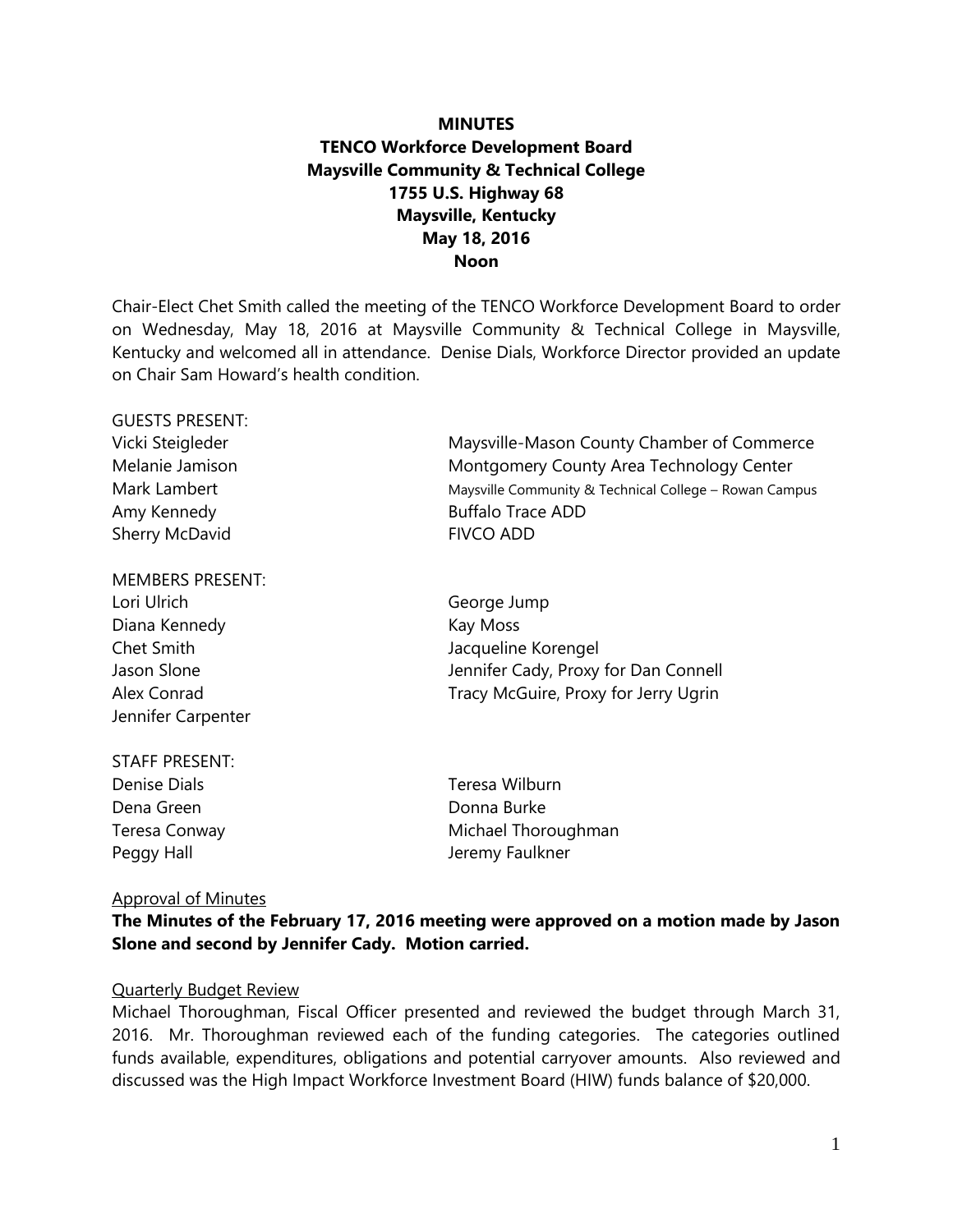## REPORTS:

## Career Center Committee

Chair Lori Ulrich reported that the Review Team has been selected to perform the certification review of the Career Center in Ashland. The Center will be reviewed on May 25<sup>th</sup>. Ms. Dials reported all four Career Centers would be eligible for certification by June 30<sup>th</sup>. The Board will have the final certification approval for all Centers. Due to the timeframe, the TENCO WDB Executive Committee will make the final recommendation for approval in June. **A motion was made by Diana Kennedy and second by Jason Slone to approve the Career Center Committee report. Motion carried.**

## Youth Committee

Chair George Jump reported the Committee met on April 13<sup>th</sup>. He reported on the Youth obligations and current contracts. The Youth Contract up for renewal are Morehead State University and Lewis County Board of Education to serve youth in the ten counties of the TENCO WDA. Both contracts were approved last year with an option for two renewal periods. The Youth Committee reviewed the performance of the Lewis County Board of Education contract and recommended to renew the contract for one year, July 1, 2016 – June 30, 2017 with a budget not to exceed \$150,000 with negotiations. **A motion was made by Alex Conrad and second by Tracy McGuire to approve the recommendation of the Youth Committee to renew the Lewis County Board of Education Contract for one year effective July 1, 2016 – June 30, 2017 with a budget not to exceed \$150,000 with negotiations. Motion carried.**

The Youth Committee reviewed the performance of the Morehead State University Contract and recommended to renew the contract for one year, July 1, 2016 – June 30, 2017 with a budget not to exceed \$150,000 with negotiations. **A motion was made by Alex Conrad and second by Lori Ulrich to approve the recommendation of the Youth Committee to renew the Morehead State University Contract for one year effective July 1, 2016 – June 30, 2017 with a budget not to exceed \$150,000 with negotiations. Motion carried. Jennifer Cady abstained from voting.** 

# Accountability Committee

Chair Diana Kennedy reported the Accountability Committee met on April 21<sup>st</sup>. The Committee reviewed the TENCO WDA Asset Map to present to the Board by year-end. The Committee also conducted the annual review of the TENCO WDB Policies (handout) with their outlined recommendations. Ms. Kennedy reviewed the reasons for the revisions and recommendations for each policy. **A motion was made by Lori Ulrich and second by Jennifer Cady to approve the recommended changes as outlined to Policy 1, 7, 10, 16, 24, 30, and 31. Motion carried.**

Denise Dials reviewed and discussed the Accountability Committee recommendations to Policy 32 (Sector Identification /Occupational Training List and Policy 20 (Participant Test Scores and GED). **After review, a motion was made by Jason Slone and second by Tracy McGuire to approve the recommendations to revisions to Policy 32 and Policy 20. Motion carried.**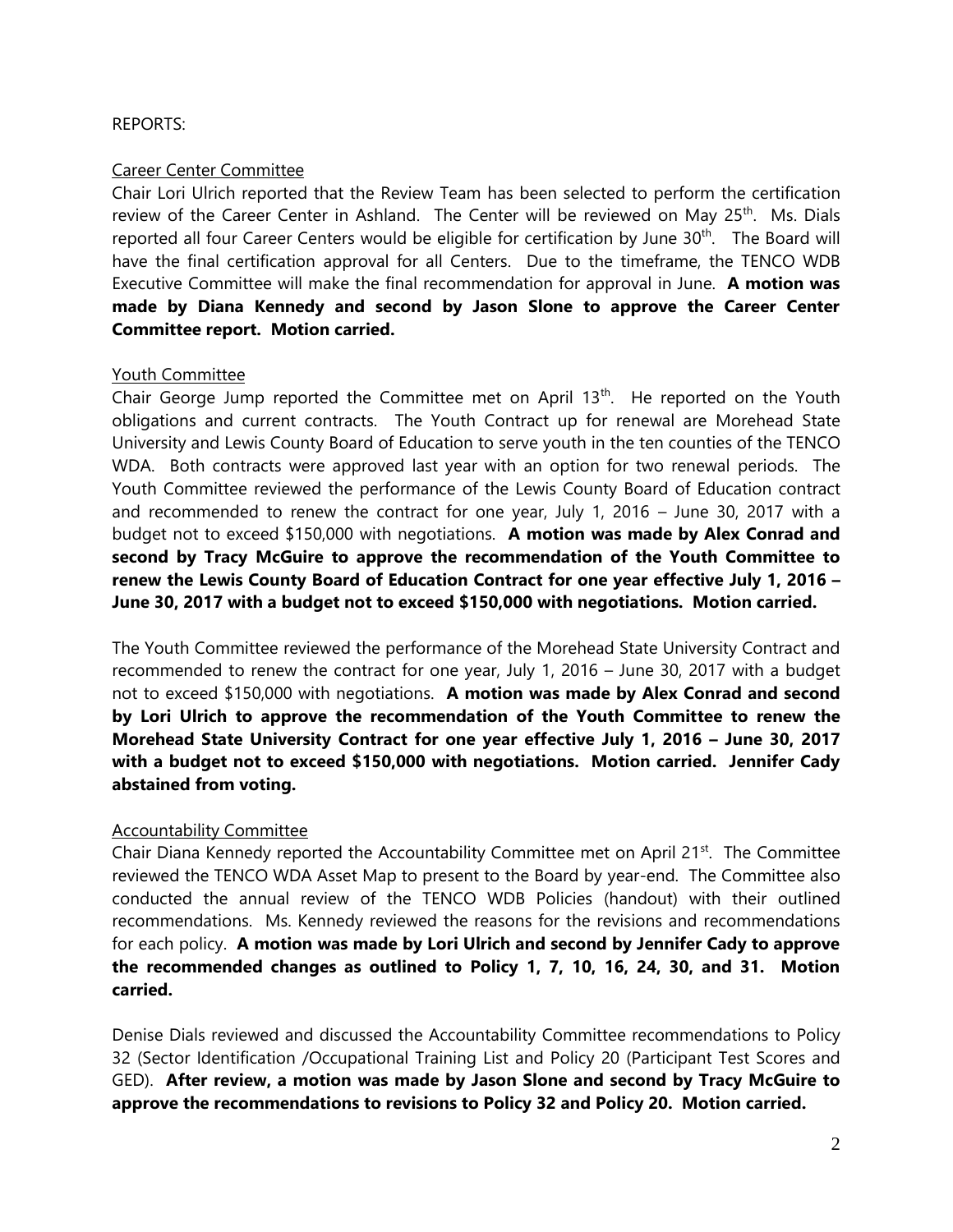Ms. Dials reported on the By-laws (provided) and outlined the changes reviewed and discussed at the Accountability Committee meeting. The By-laws need to include language indicating a regional focus, priority guidelines for serving customers most in need, and the process for removal of board members. Discussion followed the report regarding removal of a member by the CLEO and consecutive absences. **After discussions, a motion was made by Jason Slone and second by Jennifer Carpenter to table By-laws consideration regarding membership attendance language to the Executive Committee. Motion carried.**

#### Executive Committee

Chair-Elect Chet Smith reported the Executive Committee held a conference call on April 20<sup>th</sup>. The Committee approved an amendment for the Morehead State University Contract to move \$4,000 from personnel to work experience; MSU was also approved to add \$5400 to their overall budget to work experience allowing students currently enrolled to participate in a work experience activity; approved adding the Advanced Manufacturing Technician program to the TENCO WDA Occupational Training List justified by the businesses participating with the FAME Initiative; approved the Consortium Agreement provided to members that outlines the Career Center Operator roles and responsibilities for the period July 1, 2016 – June 30, 2017; and denied approving funds for the Summer Health Internship Program (SHIP) due to the program not meeting eligibility criteria. **A motion was made by Diana Kennedy and second by Jacqueline Korengel to approve the Executive Committee report. Motion carried. Jennifer Cady abstained from voting.**

Other Business:

# Adult/Dislocated Workers/Trade Contract for Services

Ms. Dials reported TENCO currently has two contracts that provide services to the Adult, DW, Trade and Youth (if needed) participants in the FIVCO (Boyd & Greenup Counties) and Gateway (Montgomery, Rowan & Bath) areas. The contracts will expire June 30, 2016. Staff has reviewed the performance of the current contracts. In order to continue to offer services to customers in the Gateway area, staff is recommending approving a contract with Gateway Area Development District for the period July 1, 2016 – June 30, 2017 for funding not to exceed \$115,000 with negotiations. **A motion was made by Jennifer Carpenter and second by Jennifer Cady to approve contracting with Gateway ADD in the amount of \$115,000 with negotiations for the period July 1, 2016 – June 30, 2017 to allow providing services and activities for customers. Motion carried.**

In order to continue to offer services to customers in the FIVCO area, staff is recommending approving a contract with FIVCO Area Development District for the period July 1, 2016 – June 30, 2017 for funding not to exceed \$186,364 with negotiations. Ms. Dials also reported due to closure of AK Steel, additional funds are included in the overall budget to hire a Trade Career Counselor. **A motion was made by Jason Slone and second by Jennifer Cady to approve contracting with FIVCO ADD in the amount of \$186,364 with negotiations for the period July 1, 2016 – June 30, 2017 to allow providing services and activities for customers. Motion carried.**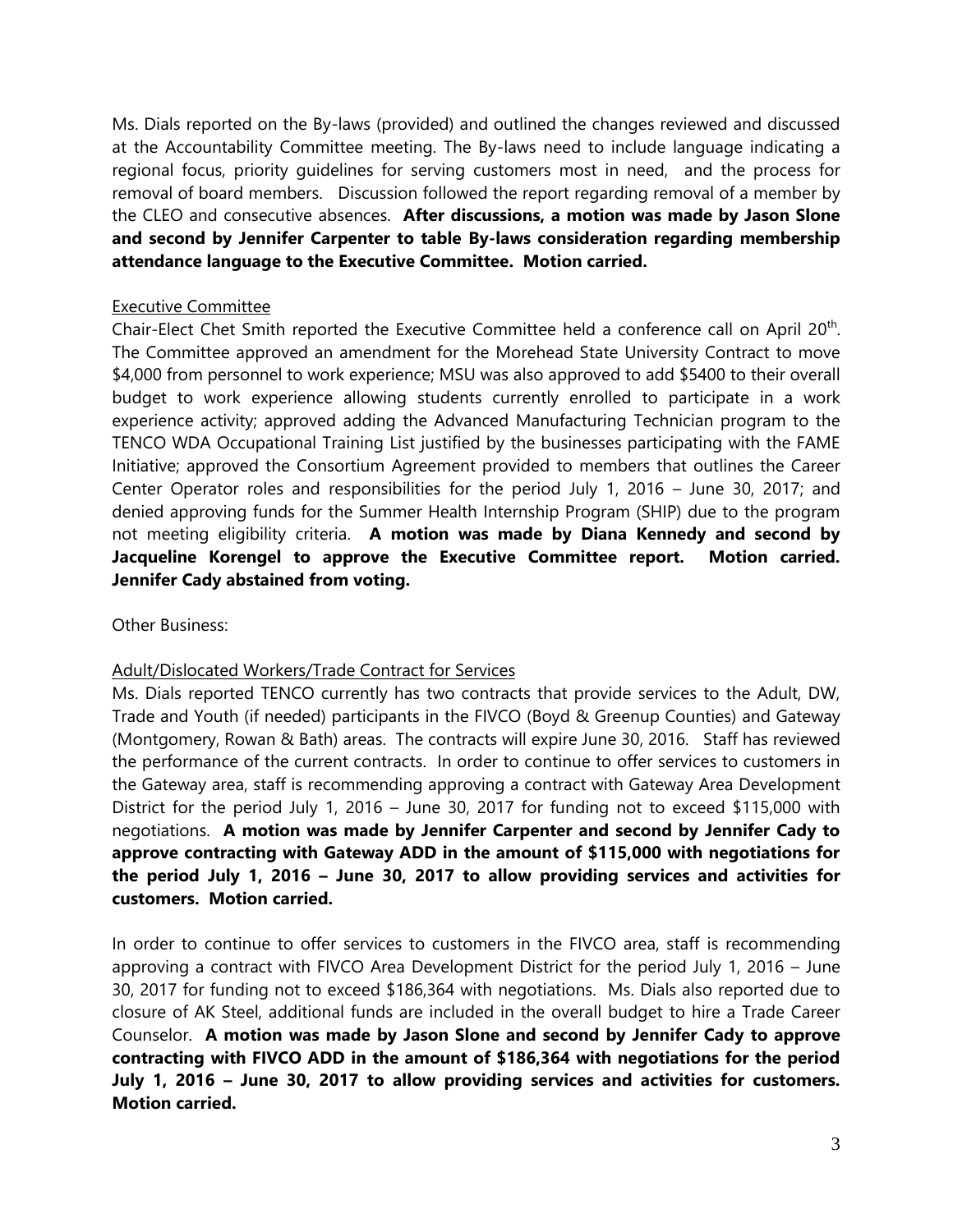## Memorandum of Understanding

Ms. Dials reviewed the MOU that was developed at the State level. The agreement outlined the responsibilities and services of each Career Center partner. Ms. Dials provided the section completed by the TENCO WDA outlining the Job Seeker Customer Work Flow, Services Available through the Center – Method of Referral, Methodology to Determine Shared Service Costs (individual space located at each Center) and a Dispute Resolution Clause. The information will be submitted to the State for their approval and after receiving the required signatures at the State level, the document will be distributed for signature in the Career Centers. The MOU is for a three-year period. **After the review, a motion was made by Jennifer Cady and second by Diana Kennedy to approve the MOU. Motion carried.**

#### Business Service Update

Jeremy Faulkner reported on the Business Services activities for the TENCO WDA. Mr. Faulkner thanked the Board for the support of the FAME program and there are 14 businesses participating in the program.

Layoff activities include: AK Steel – Trade qualified individuals are seeking services through the Ashland Career Center for training; Pentair anticipates being open through the end of March 2017 and are Trade qualified; MCTC, K-Mart and Federal Mogul have announced layoffs or closures. Morehead State University will lay off 6 instructors and 24 staff members and it is anticipated more layoffs will occur later. These positions are not Trade qualified;

Carmeuse Limestone and Harbeson Walker are beginning to recall laid off individuals.

Other: A general Job Fair will be held August  $5<sup>th</sup>$  in Maysville; The 4<sup>th</sup> Job Fair for Clopay will be held on June 10<sup>th</sup>; and open house and ribbon cutting will be held at the Mt. Sterling Career Center on May 31<sup>st</sup> at noon.

#### **Director Update**

Ms. Dials reported on the Local Plan. There will be no extension this year and the Local Plan is due June 15, 2016 with a 30-day public comment period. There will be coordination with all four core partners.

TENCO WDB approved moving forward with the HIW application. Criteria for the application are being reviewed.

The State Career & Technical Education Committee is encouraging Boards to become involved with the Career & Technical Schools in order to align high –demand sectors with technical education.

#### Partner Updates

Jason Slone reported 650 AK Steel Workers have been certified as trade. The numbers may increase if the 15 subcontract companies will be classified as trade. The participants applied for